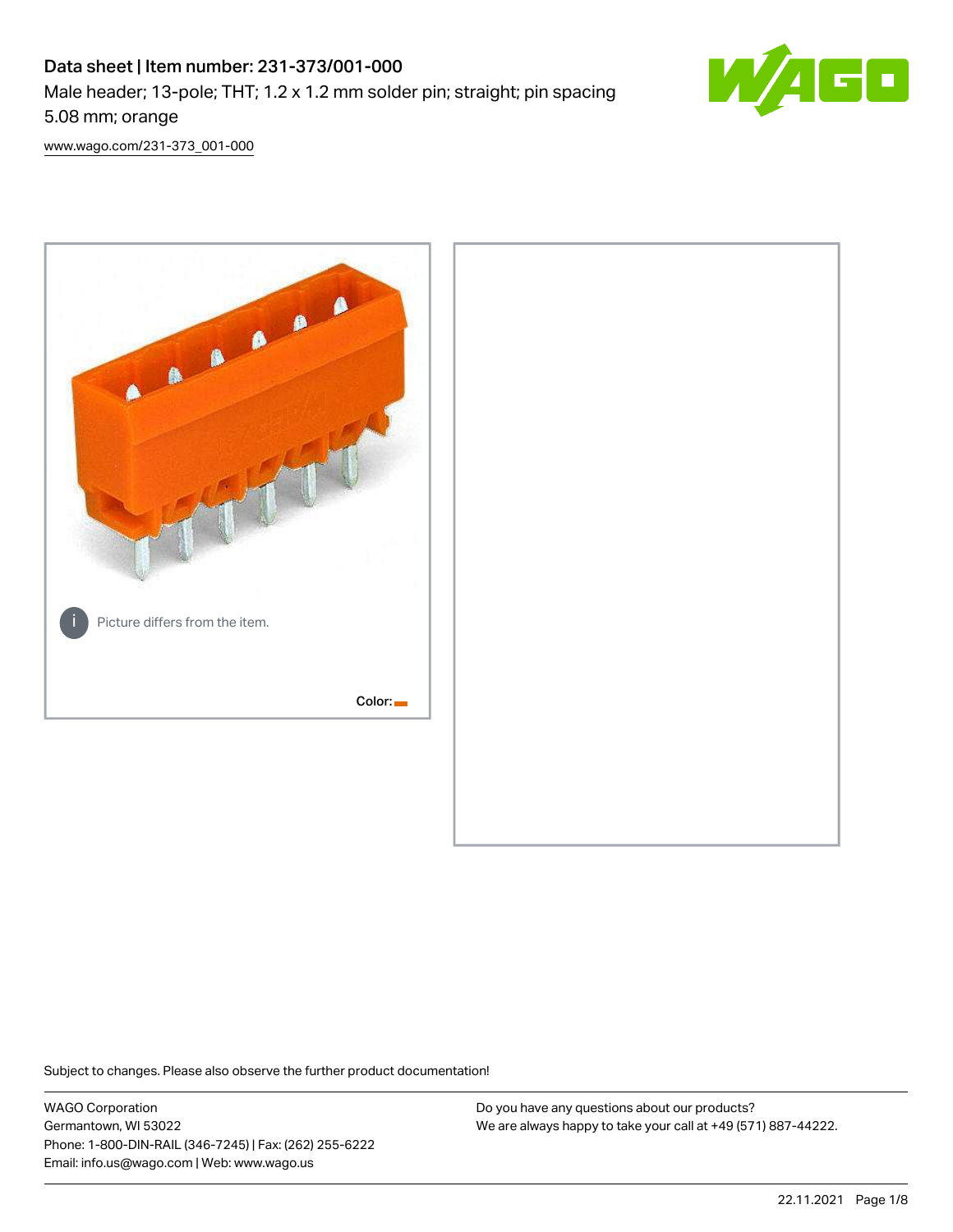

Dimensions in mm

 $L =$  (pole no.  $-1$ ) x pin spacing  $+8.2$  mm

#### Item description

- **Horizontal or vertical PCB mounting via straight or angled solder pins**
- 1.2 x 1.2 mm solder pins allow nominal current up to 16 A, enhancing stability of shorter headers
- $\blacksquare$ With coding fingers

### Data Notes

Safety information 1 The MCS – MULTI CONNECTION SYSTEM includes connectors

Subject to changes. Please also observe the further product documentation!  $\nu$ 

WAGO Corporation Germantown, WI 53022 Phone: 1-800-DIN-RAIL (346-7245) | Fax: (262) 255-6222 Email: info.us@wago.com | Web: www.wago.us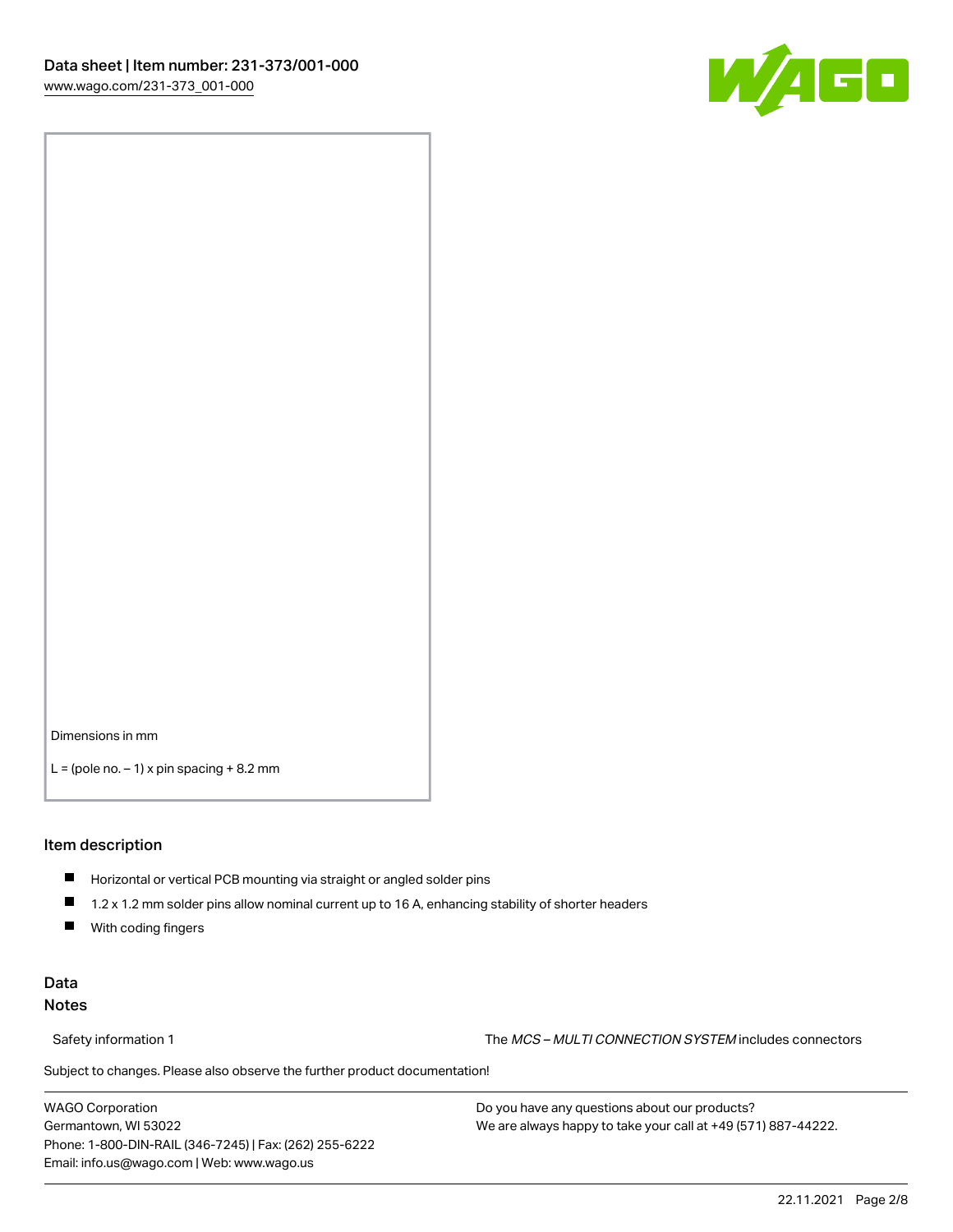

without breaking capacity in accordance with DIN EN 61984. When

|           | used as intended, these connectors must not be connected<br>/disconnected when live or under load. The circuit design should<br>ensure header pins, which can be touched, are not live when<br>unmated.                                                             |
|-----------|---------------------------------------------------------------------------------------------------------------------------------------------------------------------------------------------------------------------------------------------------------------------|
| Variants: | Other pole numbers<br>3.8 mm pin projection for male headers with straight solder pins<br>Gold-plated or partially gold-plated contact surfaces<br>Other versions (or variants) can be requested from WAGO Sales or<br>configured at https://configurator.wago.com/ |

# Electrical data

### IEC Approvals

| Ratings per                 | IEC/EN 60664-1                                                        |
|-----------------------------|-----------------------------------------------------------------------|
| Rated voltage (III / 3)     | 250 V                                                                 |
| Rated surge voltage (III/3) | 4 <sub>k</sub> V                                                      |
| Rated voltage (III/2)       | 320 V                                                                 |
| Rated surge voltage (III/2) | 4 <sub>k</sub> V                                                      |
| Nominal voltage (II/2)      | 630 V                                                                 |
| Rated surge voltage (II/2)  | 4 <sub>kV</sub>                                                       |
| Rated current               | 16A                                                                   |
| Legend (ratings)            | $(III / 2)$ $\triangle$ Overvoltage category III / Pollution degree 2 |

### UL Approvals

| Approvals per                  | UL 1059 |
|--------------------------------|---------|
| Rated voltage UL (Use Group B) | 300 V   |
| Rated current UL (Use Group B) | 15 A    |
| Rated voltage UL (Use Group D) | 300 V   |
| Rated current UL (Use Group D) | 10 A    |

# Ratings per UL

| Rated voltage UL 1977 | 600 V |
|-----------------------|-------|
| Rated current UL 1977 |       |

# CSA Approvals

| Approvals per                   | $\sim$ |
|---------------------------------|--------|
| Rated voltage CSA (Use Group B) | 300 V  |

Subject to changes. Please also observe the further product documentation!

| <b>WAGO Corporation</b>                                | Do you have any questions about our products?                 |
|--------------------------------------------------------|---------------------------------------------------------------|
| Germantown, WI 53022                                   | We are always happy to take your call at +49 (571) 887-44222. |
| Phone: 1-800-DIN-RAIL (346-7245)   Fax: (262) 255-6222 |                                                               |
| Email: info.us@wago.com   Web: www.wago.us             |                                                               |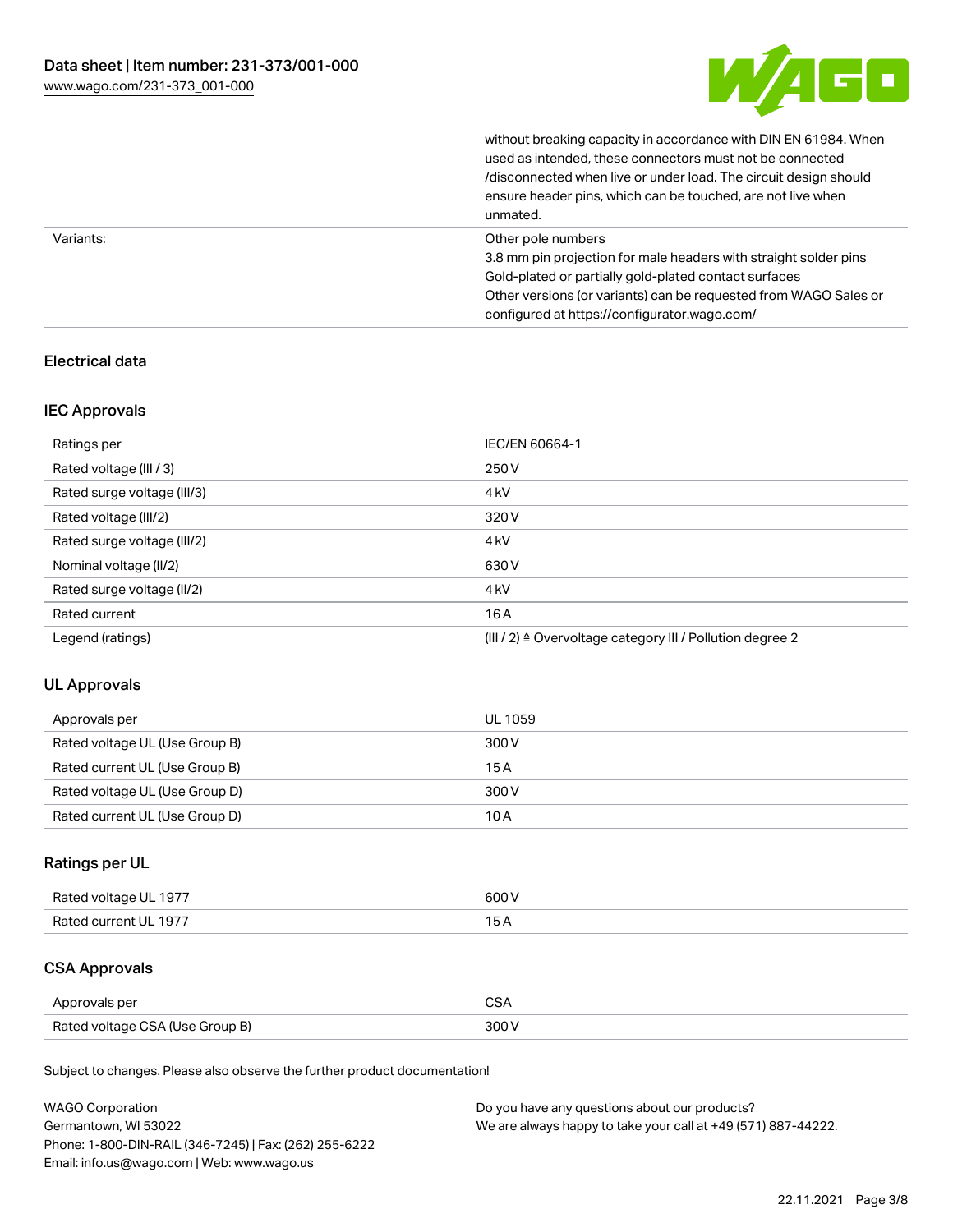[www.wago.com/231-373\\_001-000](http://www.wago.com/231-373_001-000)



| Rated current CSA (Use Group B) | 15 A  |
|---------------------------------|-------|
| Rated voltage CSA (Use Group D) | 300 V |
| Rated current CSA (Use Group D) | 10 A  |

#### Connection data

| Total number of potentials |  |
|----------------------------|--|
| Number of connection types |  |
| Number of levels           |  |

## Connection 1

| Number of poles |  |
|-----------------|--|
|                 |  |

### Physical data

| Pin spacing                          | 5.08 mm / 0.2 inch    |
|--------------------------------------|-----------------------|
| Width                                | 69.16 mm / 2.723 inch |
| Height                               | 17 mm / 0.669 inch    |
| Height from the surface              | 12 mm / 0.472 inch    |
| Depth                                | 8.4 mm / 0.331 inch   |
| Solder pin length                    | $5 \,\mathrm{mm}$     |
| Solder pin dimensions                | $1.2 \times 1.2$ mm   |
| Drilled hole diameter with tolerance | $17^{(+0.1)}$ mm      |

### Plug-in connection

| Contact type (pluggable connector) | Male connector/plug |
|------------------------------------|---------------------|
| Connector (connection type)        | for PCB             |
| Mismating protection               | No                  |
| Mating direction to the PCB        | 90°                 |
| Locking of plug-in connection      | Without             |

# PCB contact

| PCB Contact                         | тнт                                      |
|-------------------------------------|------------------------------------------|
| Solder pin arrangement              | over the entire male connector (in-line) |
| Number of solder pins per potential |                                          |

Subject to changes. Please also observe the further product documentation!

WAGO Corporation Germantown, WI 53022 Phone: 1-800-DIN-RAIL (346-7245) | Fax: (262) 255-6222 Email: info.us@wago.com | Web: www.wago.us Do you have any questions about our products? We are always happy to take your call at +49 (571) 887-44222.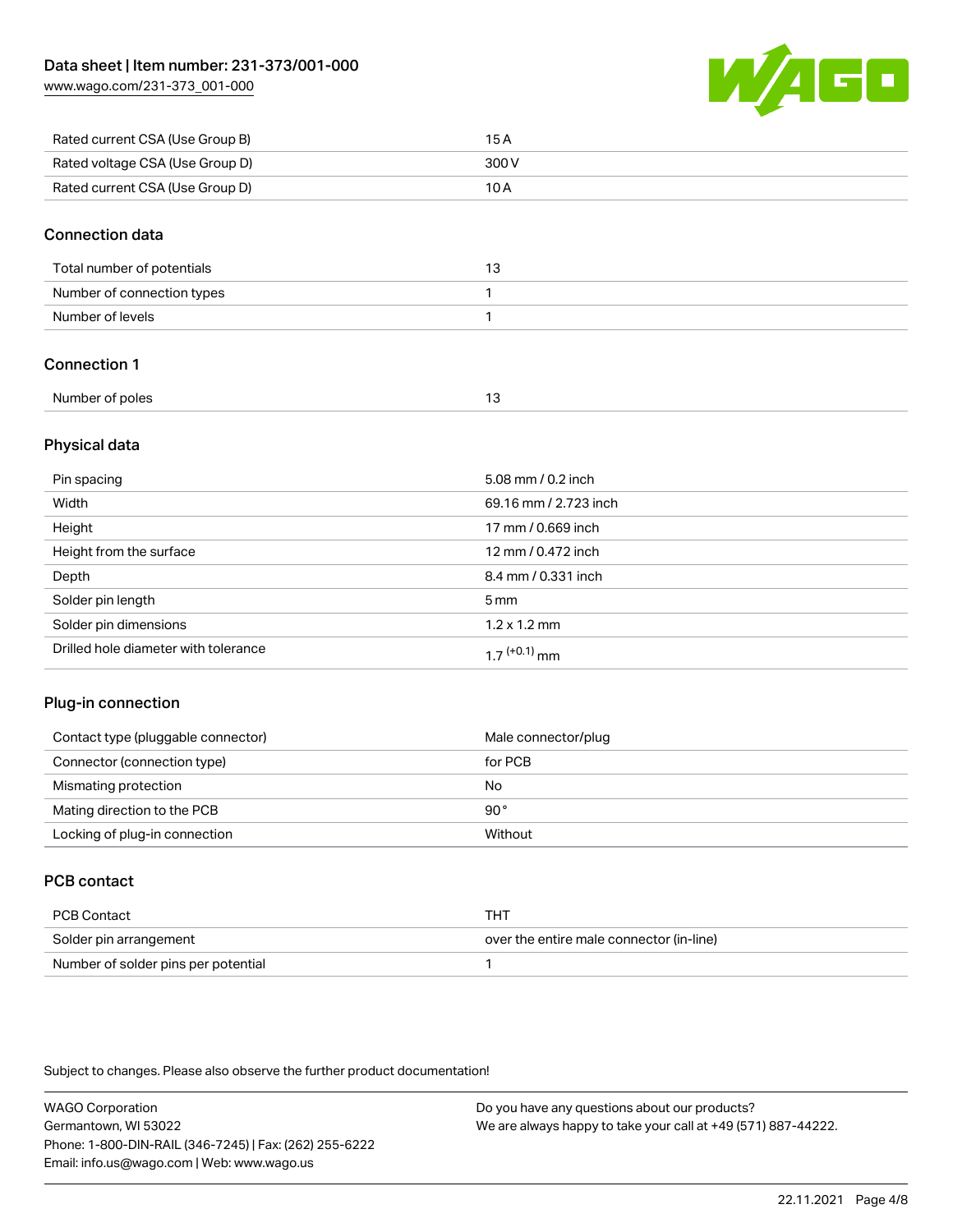

#### Material data

| Color                       | orange                                 |
|-----------------------------|----------------------------------------|
| Material group              |                                        |
| Insulation material         | Polyamide (PA66)                       |
| Flammability class per UL94 | V <sub>0</sub>                         |
| Contact material            | Electrolytic copper (E <sub>Cu</sub> ) |
| Contact plating             | tin-plated                             |
| Fire load                   | $0.075$ MJ                             |
| Weight                      | 5g                                     |

### Environmental requirements

| Limit temperature range | . +100 °C<br>-60 |
|-------------------------|------------------|
|-------------------------|------------------|

#### Commercial data

| Product Group         | 3 (Multi Conn. System) |
|-----------------------|------------------------|
| PU (SPU)              | 50 Stück               |
| Packaging type        | box                    |
| Country of origin     | PL                     |
| <b>GTIN</b>           | 4044918929875          |
| Customs tariff number | 85366990990            |

#### Approvals / Certificates

#### Country specific Approvals

| Logo | Approval                                     | <b>Additional Approval Text</b> | Certificate<br>name |
|------|----------------------------------------------|---------------------------------|---------------------|
|      | <b>CB</b><br>DEKRA Certification B.V.        | IEC 61984                       | NL-39756            |
|      | <b>CSA</b><br>DEKRA Certification B.V.       | C <sub>22.2</sub>               | 1466354             |
| EMA  | <b>KEMA/KEUR</b><br>DEKRA Certification B.V. | EN 61984                        | 2190761.01          |

#### Ship Approvals

Subject to changes. Please also observe the further product documentation!

| <b>WAGO Corporation</b>                                | Do you have any questions about our products?                 |
|--------------------------------------------------------|---------------------------------------------------------------|
| Germantown, WI 53022                                   | We are always happy to take your call at +49 (571) 887-44222. |
| Phone: 1-800-DIN-RAIL (346-7245)   Fax: (262) 255-6222 |                                                               |
| Email: info.us@wago.com   Web: www.wago.us             |                                                               |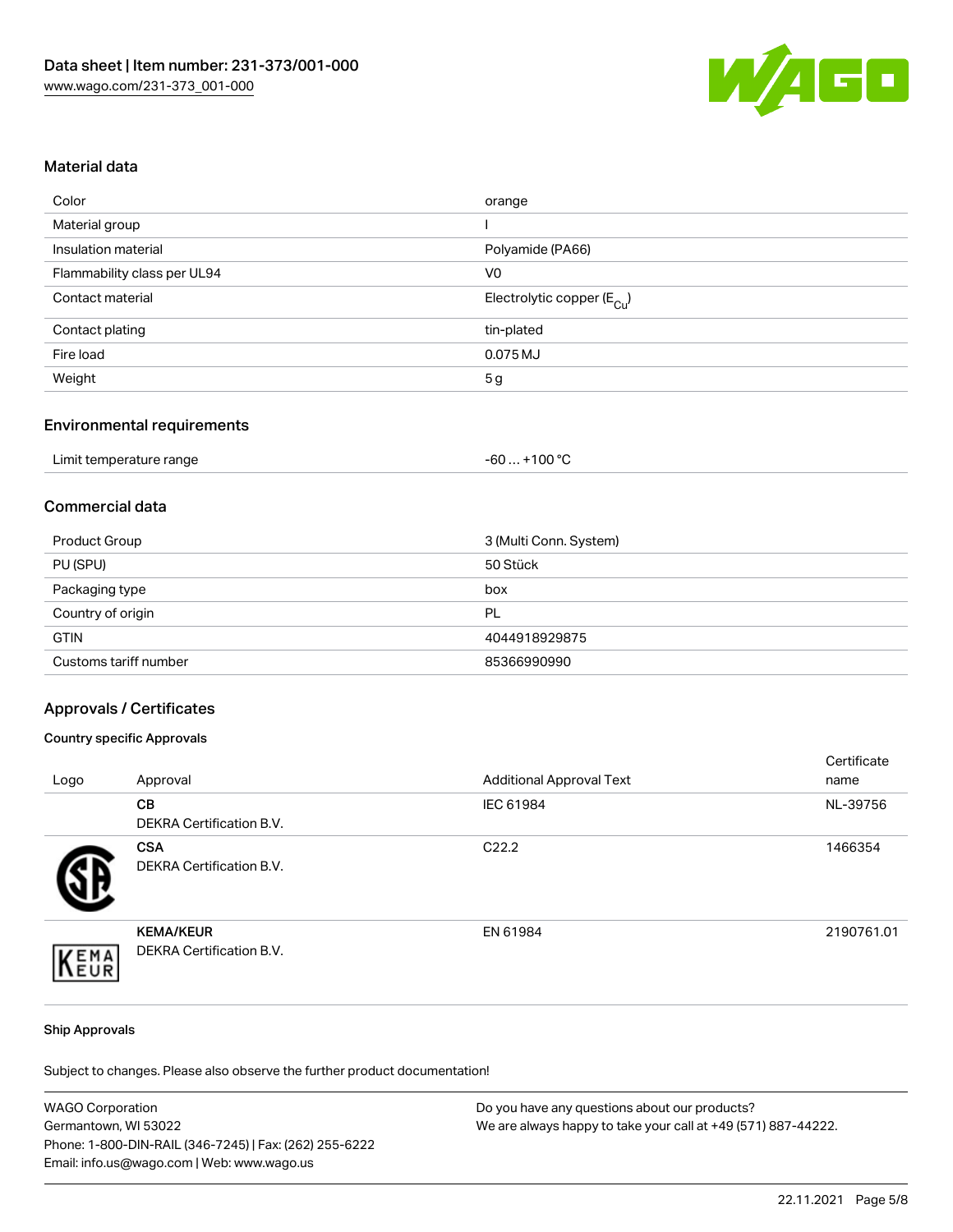# Data sheet | Item number: 231-373/001-000

[www.wago.com/231-373\\_001-000](http://www.wago.com/231-373_001-000)



| Logo                | Approval                                  | <b>Additional Approval Text</b> | Certificate<br>name               |
|---------------------|-------------------------------------------|---------------------------------|-----------------------------------|
| ABS                 | <b>ABS</b><br>American Bureau of Shipping | $\overline{\phantom{0}}$        | $19-$<br>HG1869876-<br><b>PDA</b> |
| <b>UL-Approvals</b> |                                           |                                 |                                   |

| Logo | Approval                                    | <b>Additional Approval Text</b> | Certificate<br>name |
|------|---------------------------------------------|---------------------------------|---------------------|
| R    | UL<br>UL International Germany GmbH         | <b>UL 1977</b>                  | E45171              |
|      | <b>UR</b><br>Underwriters Laboratories Inc. | UL 1059                         | E45172              |

# **Counterpart**



Item no.231-313/026-000 1-conductor female connector; CAGE CLAMP®; 2.5 mm²; Pin spacing 5.08 mm; 13-pole; 2,50 mm²; orange [www.wago.com/231-313/026-](https://www.wago.com/231-313/026-000) [000](https://www.wago.com/231-313/026-000)

#### Optional accessories

| Coding                                   |                                                                  |            |                      |                      |  |
|------------------------------------------|------------------------------------------------------------------|------------|----------------------|----------------------|--|
|                                          | Intermediate plate                                               |            |                      |                      |  |
|                                          | Item no.: 231-500<br>Spacer; for formation of groups; light gray |            |                      | www.wago.com/231-500 |  |
| Coding                                   |                                                                  |            |                      |                      |  |
|                                          | Item no.: 231-129<br>Coding key; snap-on type; light gray        |            | www.wago.com/231-129 |                      |  |
| <b>Downloads</b><br><b>Documentation</b> |                                                                  |            |                      |                      |  |
| <b>Additional Information</b>            |                                                                  |            |                      |                      |  |
| Technical explanations                   |                                                                  | 2019 Apr 3 | pdf<br>2.0 MB        | Download             |  |

Subject to changes. Please also observe the further product documentation!

| <b>WAGO Corporation</b>                                | Do you have any questions about our products?                 |
|--------------------------------------------------------|---------------------------------------------------------------|
| Germantown, WI 53022                                   | We are always happy to take your call at +49 (571) 887-44222. |
| Phone: 1-800-DIN-RAIL (346-7245)   Fax: (262) 255-6222 |                                                               |
| Email: info.us@wago.com   Web: www.wago.us             |                                                               |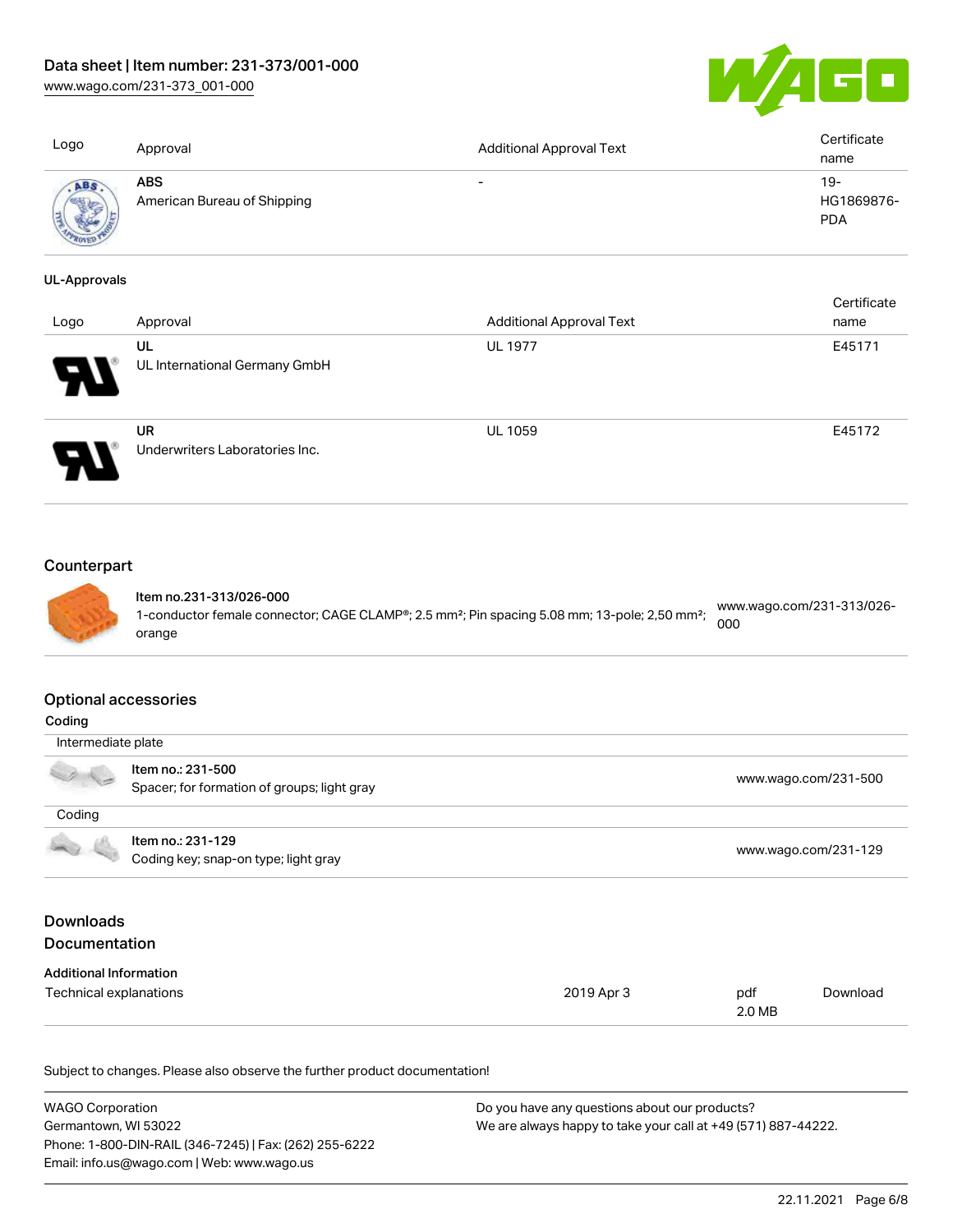

#### CAD files

# CAD data 2D/3D Models 231-373/001-000 URL [Download](https://www.wago.com/global/d/3D_URLS_231-373_001-000) CAE data EPLAN Data Portal 231-373/001-000 URL [Download](https://www.wago.com/global/d/EPLAN_URLS_231-373%252F001-000) ZUKEN Portal 231-373/001-000 URL [Download](https://www.wago.com/global/d/Zuken_URLS_231-373_001-000) EPLAN Data Portal 231-373/001-000 URL [Download](https://www.wago.com/global/d/EPLAN_URLS_231-373_001-000) PCB Design

| Symbol and Footprint 231-373/001-000                                                | URL | Download |
|-------------------------------------------------------------------------------------|-----|----------|
| CAx data for your PCB design, consisting of "schematic symbols and PCB footprints", |     |          |

allow easy integration of the WAGO component into your development environment.

#### Supported formats:

- $\blacksquare$ Accel EDA 14 & 15
- П Altium 6 to current version
- П Cadence Allegro
- П **DesignSpark**
- П Eagle Libraries
- $\blacksquare$ KiCad
- П Mentor Graphics BoardStation
- $\blacksquare$ Mentor Graphics Design Architect
- $\blacksquare$ Mentor Graphics Design Expedition 99 and 2000
- П OrCAD 9.X PCB and Capture
- $\blacksquare$ PADS PowerPCB 3, 3.5, 4.X, and 5.X
- $\blacksquare$ PADS PowerPCB and PowerLogic 3.0
- $\blacksquare$ PCAD 2000, 2001, 2002, 2004, and 2006
- $\blacksquare$ Pulsonix 8.5 or newer
- $\blacksquare$ STL
- $\blacksquare$ 3D STEP
- $\blacksquare$ TARGET 3001!
- $\blacksquare$ View Logic ViewDraw
- $\blacksquare$ Quadcept

.<br>Subject to changes. Please also observe the further product documentation!

WAGO Corporation Germantown, WI 53022 Phone: 1-800-DIN-RAIL (346-7245) | Fax: (262) 255-6222 Email: info.us@wago.com | Web: www.wago.us